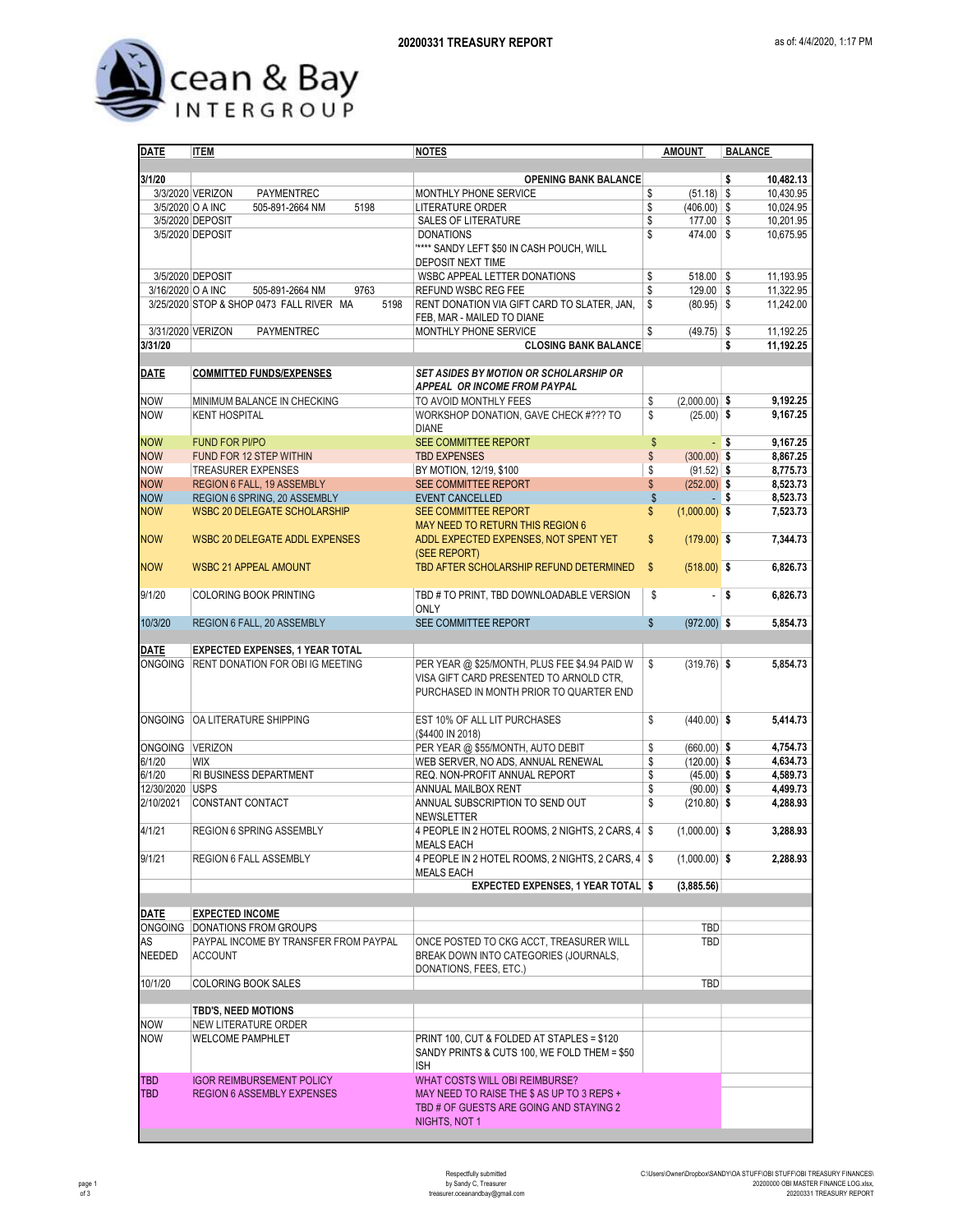

| 1/1/19 PIPO       |                                                                   | <b>NOTES</b>                                                                  |    | <b>AMOUNT</b>            |                                                           |    | <b>BALANCE</b> |
|-------------------|-------------------------------------------------------------------|-------------------------------------------------------------------------------|----|--------------------------|-----------------------------------------------------------|----|----------------|
|                   | DATE <b>ITEM</b>                                                  |                                                                               |    |                          | <b>FUNDED BY MOTION 6/18</b>                              | -S | 58.00          |
|                   |                                                                   |                                                                               |    |                          |                                                           |    |                |
|                   | 1/31/19 FUND FOR PI/PO                                            | last funded by motion, 1/19                                                   | \$ | 500.00                   |                                                           | \$ | 558.00         |
|                   | 3/31/19 EXPENSE                                                   | TBD, CHECK W JAY                                                              | \$ | (48.76)                  |                                                           | \$ | 509.24         |
|                   | 3/31/19 EXPENSE                                                   | TBD, CHECK W JAY                                                              | \$ | (122.38)                 |                                                           | \$ | 386.86         |
|                   | 3/31/19 EXPENSE                                                   | TBD, CHECK W JAY                                                              | \$ | (2.06)                   |                                                           | \$ | 384.80         |
|                   | 3/31/19 EXPENSE                                                   | TBD, CHECK W JAY                                                              | \$ | (68.80)                  |                                                           | \$ | 316.00         |
|                   | 6/5/2019 DEPOSIT                                                  | REGION 6 GRANT FOR PI/PO                                                      | \$ | 1,200.00                 |                                                           |    | \$1.516.00     |
| 8/19/2019 O A INC |                                                                   | PI/PO LITERATURE ORDER                                                        | \$ |                          |                                                           |    |                |
|                   |                                                                   |                                                                               |    | (378.00)                 |                                                           |    | \$1,138.00     |
|                   | 505-891-2664 NM<br>5198                                           |                                                                               |    |                          |                                                           |    |                |
| 8/19/2019 O A INC |                                                                   | PI/PO LITERATURE ORDER                                                        | \$ | (767.20)                 |                                                           | \$ | 370.80         |
|                   | 505-891-2664 NM<br>5198                                           |                                                                               |    |                          |                                                           |    |                |
|                   | 9/5/2019 DRI*PRINTING SERVI888-888-4211 CA                        | PI/PO PRINTING ORDER                                                          | \$ | (113.98)                 |                                                           | \$ | 256.82         |
|                   | 10/10/2019 JAY GALLIGAN                                           | TBD, CHECK W JAY                                                              | \$ | (67.36)                  |                                                           | \$ | 189.46         |
|                   |                                                                   |                                                                               |    |                          |                                                           |    |                |
|                   | (TOTAL FOR CK #2027 = 264.20)                                     |                                                                               |    |                          |                                                           |    |                |
|                   | 10/10/2019 JAY GALLIGAN                                           | PI/PO REIMBURSE JAY FOR LABELS & ACRYLIC DISPLAYS                             | \$ | (196.84)                 |                                                           | \$ | (7.38)         |
|                   | (TOTAL FOR CK #2027 = 264.20)                                     |                                                                               |    |                          |                                                           |    |                |
|                   | 11/20/2019 EXCHANGE FEE                                           | PI/PO EXPENSE                                                                 | \$ | (2.00)                   |                                                           | \$ | (9.38)         |
|                   | 11/20/2019 APP QR CODE GENERABIELEFELD                            | PI/PO EXPENSE                                                                 | S  | (66.51)                  |                                                           | \$ | (75.89)        |
| 1/1/19 PIPO       |                                                                   | TOTAL EXPENSES, EXCL SCHOLARSHIP \$                                           |    | (1,833.89)               | <b>REMAINING FUNDS \$</b>                                 |    | (75.89)        |
|                   |                                                                   |                                                                               |    |                          | (NEED MOTION, AND OR 2020 R6                              |    |                |
|                   |                                                                   |                                                                               |    |                          | <b>SCHOLARSHIP)</b>                                       |    |                |
|                   |                                                                   |                                                                               |    |                          |                                                           |    |                |
|                   |                                                                   |                                                                               |    |                          |                                                           |    |                |
|                   | 1/1/19 REGION 6 FALL ASSEMBLY 2019                                |                                                                               |    |                          | <b>SET ASIDE \$</b>                                       |    | 600.00         |
|                   | 9/23/2019 DENNY'S #9394 Albany<br><b>NY</b>                       | REGION 6 FALL ASSEMBLY EXPENSE                                                | \$ | (28.49)                  |                                                           | \$ | 571.51         |
|                   | 9/23/2019 RED LION ALBANY<br><b>NY</b>                            | 9763 KARA/SANDY HOTEL ROOM, 2 NIGHTS                                          | \$ | (225.72)                 |                                                           | \$ | 345.79         |
|                   | 9/23/2019 WHOLEFDS ABN #10 1ALBANY                                | NY MEALS                                                                      | \$ | (7.57)                   |                                                           | \$ | 338.22         |
|                   | 9/23/2019 RED LION ALBANY<br>NY                                   | 5198 MEALS                                                                    | \$ | (7.56)                   |                                                           | \$ | 330.66         |
|                   | 9/23/2019 CHILI'S COLONIE COLONIE<br><b>NY</b>                    | <b>MEALS</b>                                                                  | \$ |                          |                                                           | \$ | 286.64         |
|                   |                                                                   |                                                                               |    | (44.02)                  |                                                           |    |                |
|                   | 10/3/2019 SANDY CURRY                                             | R6 FALL ASSEMBLY REIMBURSE SANDY FOR MILEAGE,                                 | \$ | (139.18)                 | $2026$ \$                                                 |    | 147.46         |
|                   |                                                                   | <b>TOLLS</b>                                                                  |    |                          |                                                           |    |                |
|                   | 10/10/2019 JAY GALLIGAN (TOTAL FOR CK #2027                       | R6 FALL ASSEMBLY REIMBURSE JAY FOR LUNCH TICKET                               | \$ | (319.76)                 | 2027                                                      | \$ | (172.30)       |
|                   | $= 264.20$                                                        |                                                                               |    |                          |                                                           |    |                |
|                   | 10/16/2019 CHUCK FARMER                                           | R6 FALL ASSEMBLY REIMBURSE CHUCK FOR JAY HOTEL                                | \$ | (56.43)                  | 2025                                                      | \$ | (228.73)       |
|                   |                                                                   |                                                                               |    |                          |                                                           |    |                |
|                   |                                                                   | ROOM, 1 NIGHT                                                                 |    |                          |                                                           |    |                |
|                   | 4/4/20 REGION 6                                                   | REIMBURSE OBI FOR KARA SAT NIGHT HOTEL, PARTIAL                               | \$ | 90.43                    |                                                           | \$ | (138.30)       |
|                   |                                                                   | MILEAGE                                                                       |    |                          |                                                           |    |                |
|                   | 12/30/20 DIANE COSTA                                              | REIMBURSE MILEAGE, HOTEL 1 NIGHT                                              | \$ | (252.00)                 | tbd, need Diane's Expense Report \$                       |    | (390.30)       |
|                   |                                                                   |                                                                               |    |                          |                                                           |    |                |
|                   | 2/10/21 REGION 6 FALL ASSEMBLY 2019                               | <b>TOTAL EXPENSES &amp; REIMBURSEMENTS \$</b>                                 |    | (990.30)                 | REMAINING FUNDS \$ (390.30)                               |    |                |
|                   |                                                                   |                                                                               |    |                          | (NEED MOTION)                                             |    |                |
|                   |                                                                   |                                                                               |    |                          |                                                           |    |                |
|                   |                                                                   |                                                                               |    |                          |                                                           |    |                |
|                   | 10/3/20 REGION 6 FALL ASSEMBLY 2020                               |                                                                               |    |                          | <b>SET ASIDE \$</b>                                       |    |                |
|                   | 8/1/20 REGION 6                                                   | ASK REGION 6 FOR A SCHOLARSHIP TO DEFRAY TRAVEL                               |    |                          |                                                           | \$ | $\blacksquare$ |
|                   |                                                                   | <b>EXPENSES?</b>                                                              |    |                          |                                                           |    |                |
| 10/3/20 HOTEL     |                                                                   | HOTEL ROOM # 1, 2 NIGHTS                                                      | \$ | (226.00)                 |                                                           | \$ | (226.00)       |
| 10/3/20 HOTEL     |                                                                   | HOTEL ROOM # 2, 2 NIGHTS                                                      | \$ | (226.00)                 |                                                           | \$ | (452.00)       |
|                   | 10/3/20 DRIVER #1                                                 | MILEAGE, TOLLS CAR #1                                                         | \$ | (140.00)                 |                                                           | \$ | (592.00)       |
|                   |                                                                   |                                                                               |    |                          |                                                           |    |                |
|                   | 10/3/20 DRIVER #2                                                 | MILEAGE, TOLLS CAR #2                                                         | \$ | (140.00)                 |                                                           | \$ | (732.00)       |
|                   | 10/3/20 REGION 6                                                  | LUNCH SATURDAY AT HOTEL, 4 PEOPLE                                             | S  | (40.00)                  |                                                           | \$ | (772.00)       |
|                   | 10/3/20 VARIOUS                                                   | FRI DINNER \$25, SAT BFAST \$10, SAT DINNER \$25, SUN                         | \$ | (300.00)                 |                                                           |    | \$(1,072.00)   |
|                   |                                                                   | BFAST \$15.4 PEOPLE                                                           |    |                          |                                                           |    |                |
|                   | 10/3/20 REGION 6                                                  | SOME OF KARA'S EXPENSES REIMBURSED BY R6                                      | \$ | 100.00                   |                                                           |    | \$ (972.00)    |
|                   | REGION 6 FALL ASSEMBLY 2020                                       | <b>TOTAL EXPENSES. \$</b>                                                     |    | (972.00)                 | <b>REMAINING \$ (972.00)</b>                              |    |                |
|                   |                                                                   | <b>FXCL SCHOLARSHIP</b>                                                       |    |                          |                                                           |    |                |
|                   |                                                                   |                                                                               |    |                          |                                                           |    |                |
|                   | 1/1/19 WSBC 2020                                                  |                                                                               |    |                          | <b>BALANCE \$</b>                                         |    | 367.35         |
|                   |                                                                   |                                                                               |    |                          | <b>FROM LAST YEAR'S APPEAL</b>                            |    |                |
|                   |                                                                   |                                                                               |    |                          |                                                           |    |                |
|                   | 1/1/2020 WSBC SCHOLARSHIP FROM REGION                             | AWARD CONFIRMED BY EMAIL FROM R6, 10/24/19,                                   | \$ |                          | 1,000.00 RECEIVED                                         |    | \$1,367.35     |
|                   | 6                                                                 | EXPENSE REPORT DUE 5/2/20 TO REGION 6 AFTER WSBC                              |    |                          |                                                           |    |                |
|                   |                                                                   |                                                                               |    |                          |                                                           |    |                |
| 1/13/2020 O A INC | 505-891-2664 NM                                                   | SWSBC 20 REG FEE                                                              | \$ | (149.00) SPENT           |                                                           |    | \$1,218.35     |
|                   |                                                                   | 1/14/2020 NATIONWIDE87797090877-970-9059 RI WSBC 20 EXPENSE: FLIGHT INSURANCE | \$ |                          | (72.24) SPENT, NOT REFUNDABLE                             |    | \$1,146.11     |
|                   | 1/14/2020 SOUTHWEST 526215800-435-9792 TX WSBC 20 EXPENSE: FLIGHT |                                                                               | \$ |                          | (137.00) SPENT, NOT REFUNDABLE                            |    | \$1,009.11     |
|                   | 1/14/2020 SOUTHWEST 526215800-435-9792 TX WSBC 20 EXPENSE: FLIGHT |                                                                               | \$ |                          | (450.96) SPENT, NOT REFUNDABLE                            | \$ | 558.15         |
|                   |                                                                   |                                                                               |    |                          |                                                           |    |                |
|                   | 3/31/2020 WSBC APPEAL LETTER                                      | RECEIVED SO FAR                                                               | \$ |                          | 518.00 RECEIVED                                           |    | \$1,076.15     |
| 3/16/2020 O A INC |                                                                   | REFUNDED WSBC REG FEE DUE TO CANCELATION                                      | \$ |                          | 129.00 RECEIVED                                           |    | \$1,205.15     |
| 4/1/2020 HOTEL    |                                                                   | EVENT CANCELLED                                                               | \$ | $\overline{\phantom{a}}$ |                                                           |    | \$1,205.15     |
|                   |                                                                   |                                                                               |    |                          | <b>BALANCE IN SET ASIDE</b>                               |    | \$1,205.15     |
|                   | 4/1/2020 ADDL EXPENSES                                            | SUPPLIES ONLY (NO CABS, NO MEALS)                                             | \$ |                          | (50.00) EXPECTED, NOT CONFIRMED                           |    | \$1,155.15     |
| 4/1/2020 O A INC  |                                                                   | NEW VIRTUAL WSBC REG FEE                                                      | \$ |                          | (129.00) EXPECTED, NOT CONFIRMED                          |    | \$1,026.15     |
|                   |                                                                   |                                                                               |    |                          |                                                           |    |                |
|                   | 6/30/2020 WSBC APPEAL LETTER                                      | ADDL COLLECTED AFTER IN PERSON IG MTGS RESUME?                                | \$ |                          | 82.00 EXPECTED, NOT CONFIRMED                             |    | \$1,108.15     |
|                   |                                                                   |                                                                               |    |                          |                                                           |    |                |
|                   | 6/30/2020 WSBC SCHOLARSHIP FROM REGION                            | RETURN? OR ROLLOVER TO 2021? TBD                                              | \$ |                          | (1,000.00) EXPECTED, NOT CONFIRMED                        | \$ | 108.15         |
|                   | 6                                                                 | SUBTRACT AIRFARE AND RETURN BALANCE?                                          |    |                          |                                                           |    |                |
|                   | <b>WSBC 2020</b>                                                  | TOTAL EXPENSES, \$<br><b>EXCL SCHOLARSHIP</b>                                 |    | (859.20)                 | <b>REMAINING IN FUND, \$</b><br><b>SET ASIDE FOR 2021</b> |    | 108.15         |